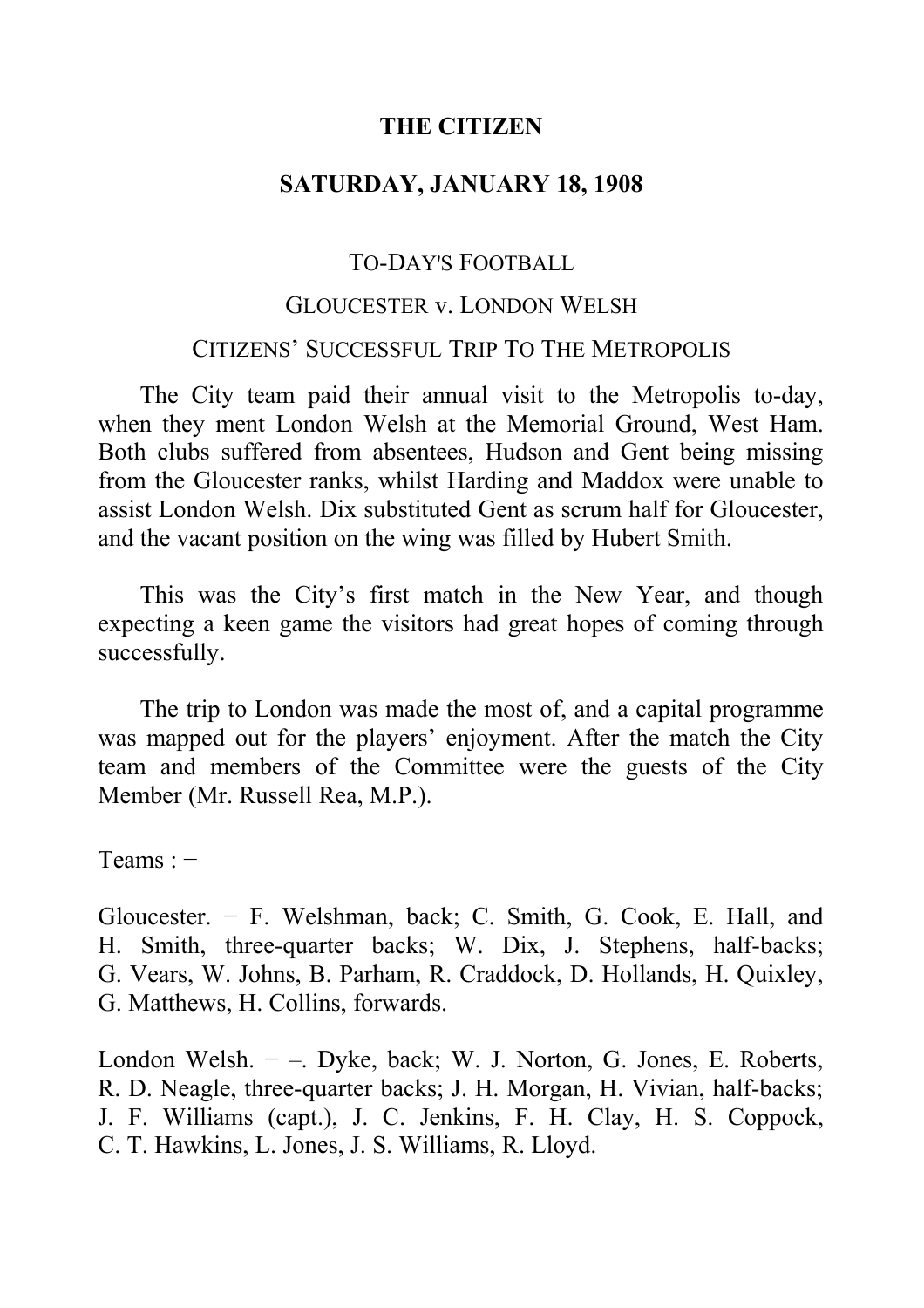#### THE GAME

The ground was somewhat heavy, and there was but a mere handful of spectators. The early stages were devoid of incident, but the home forwards, having somewhat the better of matters, kept Gloucester defending. A bout of long kicking between Dyke and Welshman ended in Norton securing the ball after Dyke had followed up, and he ran in, but had previously gone into touch.

In the following play, after Gloucester had worked out to midfield, the visitors were driven back and had to touch down. Restarting the Gloucester three-quarters had a passing run, in which Smith and Hall were prominent. This movement broke down at Dyke, whose kicking was immense.

Then the home players had a turn, Neagle displaying exceptional dexterity. Hall led Gloucester back, and Dyke was at fault, with a bunch of forwards on the ball. The referee, however, needlessly whistled for Dyke's knock on, and a good chance for Gloucester was lost.

The Welsh retaliated, and some smart forward handling followed, and Neagle was all but through when Cook, tackling him, secured the ball and kicked to touch. By easy forward stages the Welsh goal line was reached. Welshman took a shot at goal, but this was quite ineffective.

The game was most uninteresting to watch, there being little in the way of spectacular movement that was first class, and the game veered from end to end as the result of forward movements, assisted by the kicking of the rival backs. In the course of a Gloucester rally H. Smith put in a high kick which sent the ball just under the bar and Dyke, to save from the Gloucester forwards, fisted out. From the remaining scrum the Welshmen saved.

> HALF-TIME SCORE : Gloucester ……………….. Nil London Welsh …………... Nil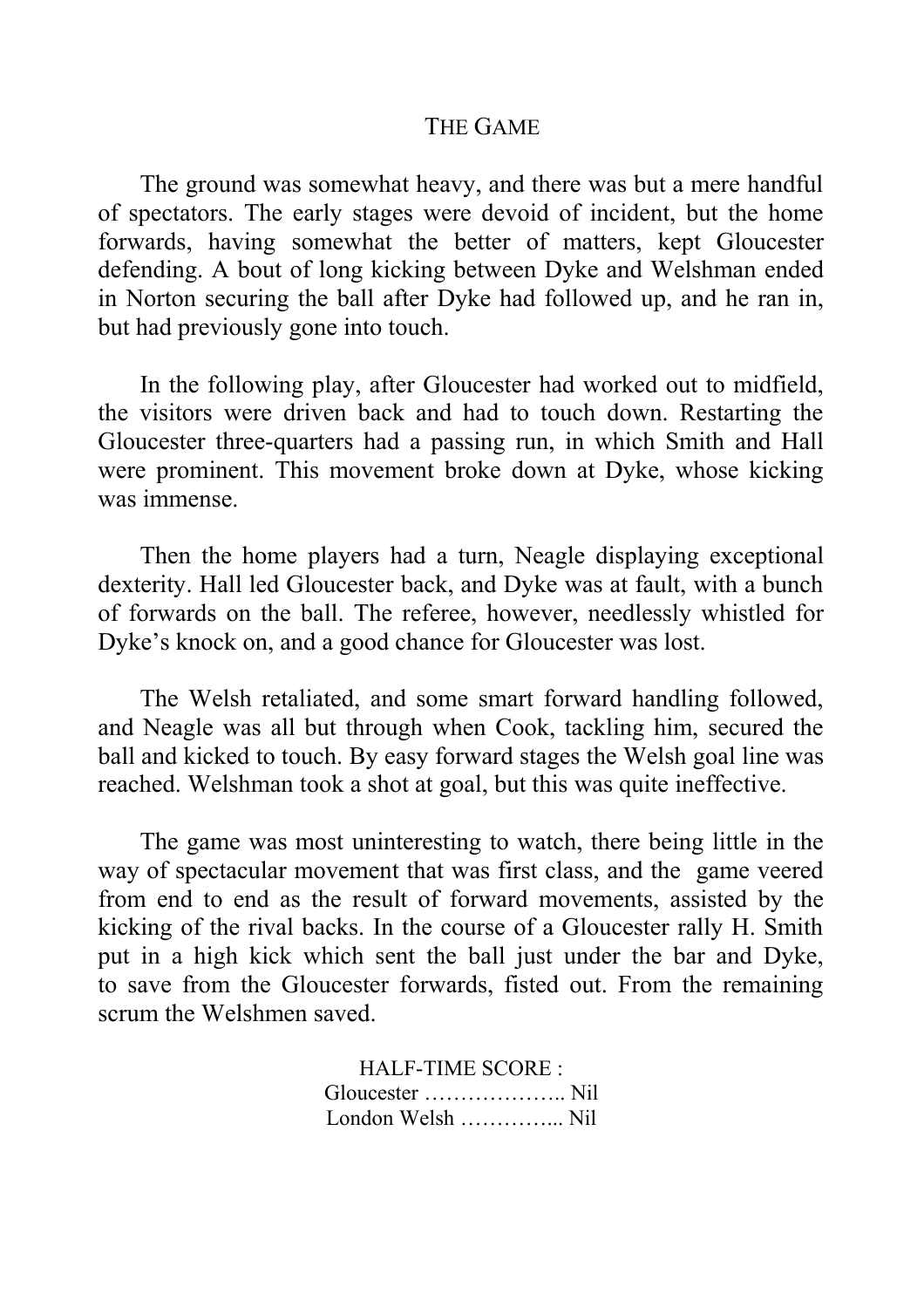Gloucester restarted, but the Welshmen responded with a dashing forward rush, which took play irresistibly past all but the Gloucester back, when C. Smith darted in, and picking up cleverly from the crowd of players returned to the centre. Thrice he and Hall were noticeable for handling bouts, which gave the last-named a good chance with only Dyke to beat, and a colleague in attendance. He held on too long, however, and was tackled.

Gloucester maintained the pressure for some time, and were eventually driven back. A long kick by Jenkins sent the ball to the visitors' back. Welshman evaded three of a horde of opponents rushing on him, but was then bowled over, and the Gloucester line was in danger. Cook temporarily relieved, but the Welshmen, led by Neagle, were soon back again. Dix snapped up from Neagle's kick, but was instantly tackled by several off-side forwards a few yards from the line, and in an exciting tussle Williams kicked across the field and gave Norton an easy run in near the corner. Dyke failed to convert.

Gloucester responded on the kick-out by playing up desperately, and for a time the home side concentrated on the defence. Gloucester's handling, however, was very faulty, and they were pulled up many times for knocks on and forward passes.

A good forward rush, in which some smart handling was seen, almost let the Welsh in again, Jenkins being pushed to touch in time. Then Gloucester took the game in hand again, and had far the best of matters for some time. Twice they apparently crossed the line, but only drops out followed.

Nothing came right for Gloucester until just before the finish, when in an attack on the Welsh line Dix dropped a fine goal. In the last minute after a great dribble C. Smith scored a try at the corner, Welshman failing.

> RESULT : Gloucester …………….…. 7 points London Welsh ….............. 3 points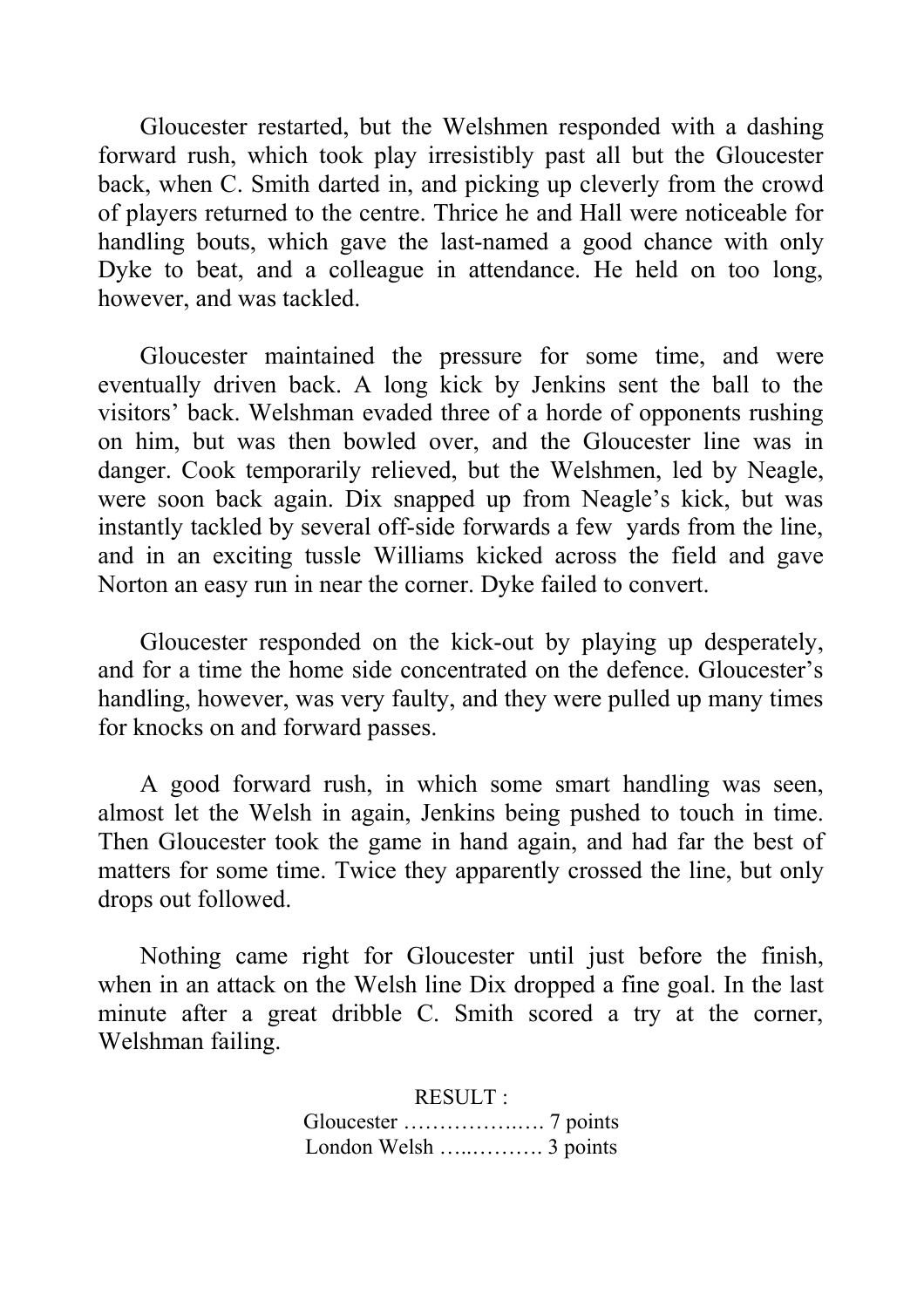#### REMARKS

The game was stubbornly fought out between well-matched sides, but Gloucester lacked their customary dash until their line had been crossed. Then they had far the best of matters in all except crossing.

Considering the fortune that attended the home side in securing their try, it would not have been inappropriate had that been beaten by a dropped goal. On the whole there was hardly a fraction of difference between the two sides.

#### GLOUCESTER A v. MORELANDS

### MATCH IN A MIST

This match was played at Kingsholm on Saturday, before a fair number of spectators and in a dense fog. The following teams took the  $field : -$ 

Gloucester. − E. J. Butler, back; J. Beard, C. Cook, W. Hall, and J. M. Baldwin, three-quarter backs; F. Arthur and S. B. Arthur, half-backs; A. Hawker, J. Wyburn, G. Holford, W. Bailey, G. Griffiths, W. Blackford, W. Berry, and H. Taylor, forwards.

Morelands. − D. Bretherton, back; W. H. Rodway, O. Rigby, E. Hayward, and A. Broady, three-quarter backs; S. Ewers and B. Worlock, half-backs; W. Langford (captain), H. Lockley, J. James, G. Toomey, J. Price, C. Austin, A. Sheppard, and F. Ewers, forwards. Reserve, J. Sheppard.

Moreland's kicked off and were awarded a free. Play settled in midfield for some time, and the visitors gained little from a second free. The City Seconds, however, gradually worked their way to the Dean's Walk end, and apparently made several unsuccessful rushes. After some minutes' obscureness the game came to view again in midfield, where exchange kicking and slow play followed.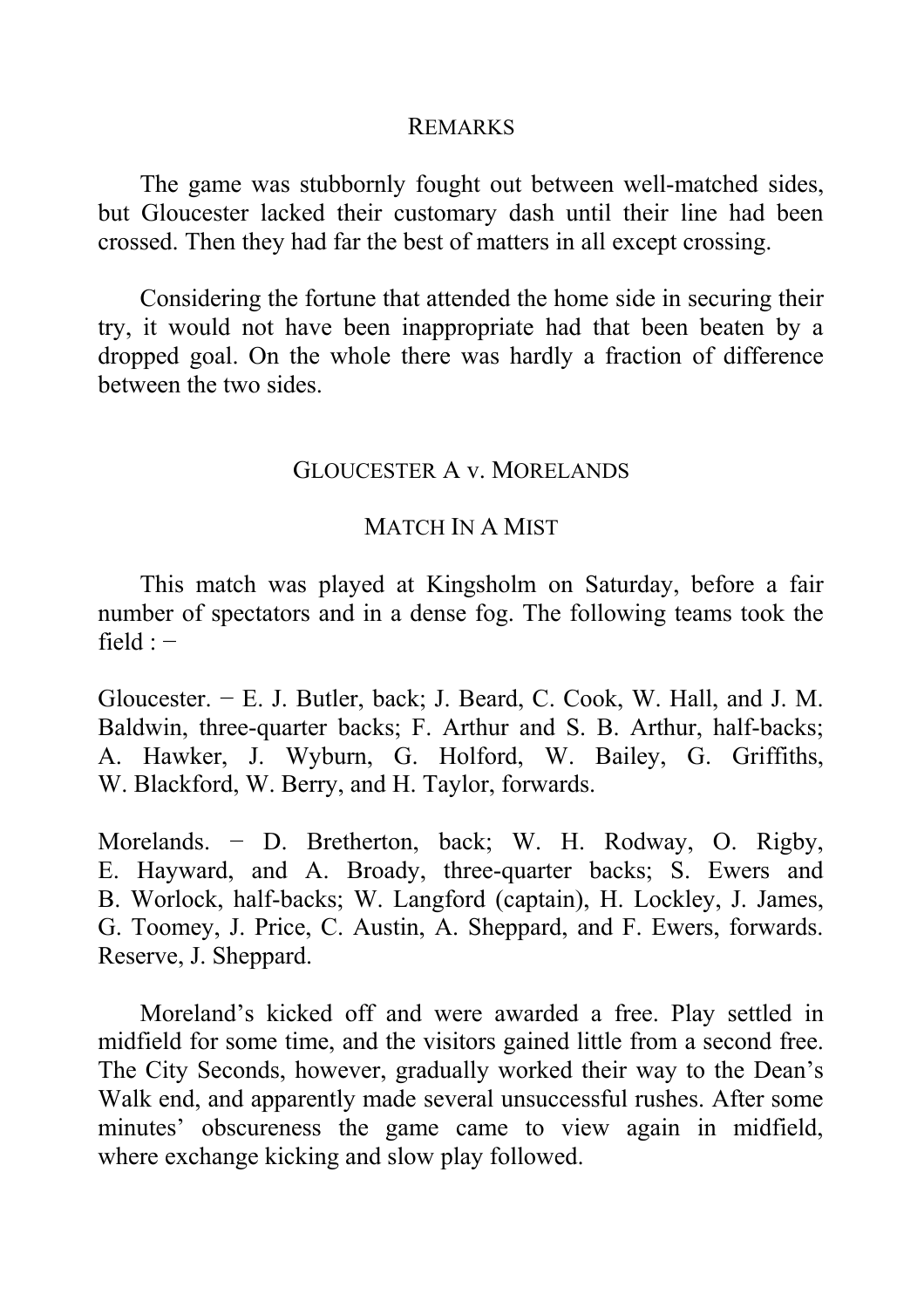Arthur made a good run, but was stopped on the line. The ball and players disappeared once more, and when observable again Gloucester were still in their opponents' half. Beard executed a gallant attempt from midway, but was thwarted when very close to success by some doubtful play. A few minutes later W. Hall scored the first try (unable to be seen from the stand), which was unconverted.

C. Cook got over next, and Butler added the extra points.

Subsequent play was only witnessed at intermittent intervals, but there was no further score before half-time.

> HALF-TIME SCORE : Gloucester A …………… 1 goal 1 try Moreland's Excelsior …….…….. Nil

Gloucester appeared to continue to have the advantage on resumption at the periods when the game came within the ken of those in the grand stand, but Moreland's defended well, and once or twice got near scoring. From a scrum near the goal line Baldwin added the next three points in the corner. The goal kick was not successful.

Gloucester attacked vigorously all the time, and Moreland's had a hard job to prevent successes. A free kick for the home team nearly resulted in a goal. Beard obtained and was the author of another smart movement, but his career was cut short by good tackling. This was made up for a very few seconds afterwards by Holford scoring a try. A goal followed.

Towards the close of the match sounds of playing in the Gloucester half were not infrequently heard, but it was ascertained that Moreland's did not succeed in scoring. The next try was a splendid effort by Beard, who pushed his way through from close to the goal-line. The two points were not added.

After a long run Beard also scored the last unconverted try easily behind the posts.